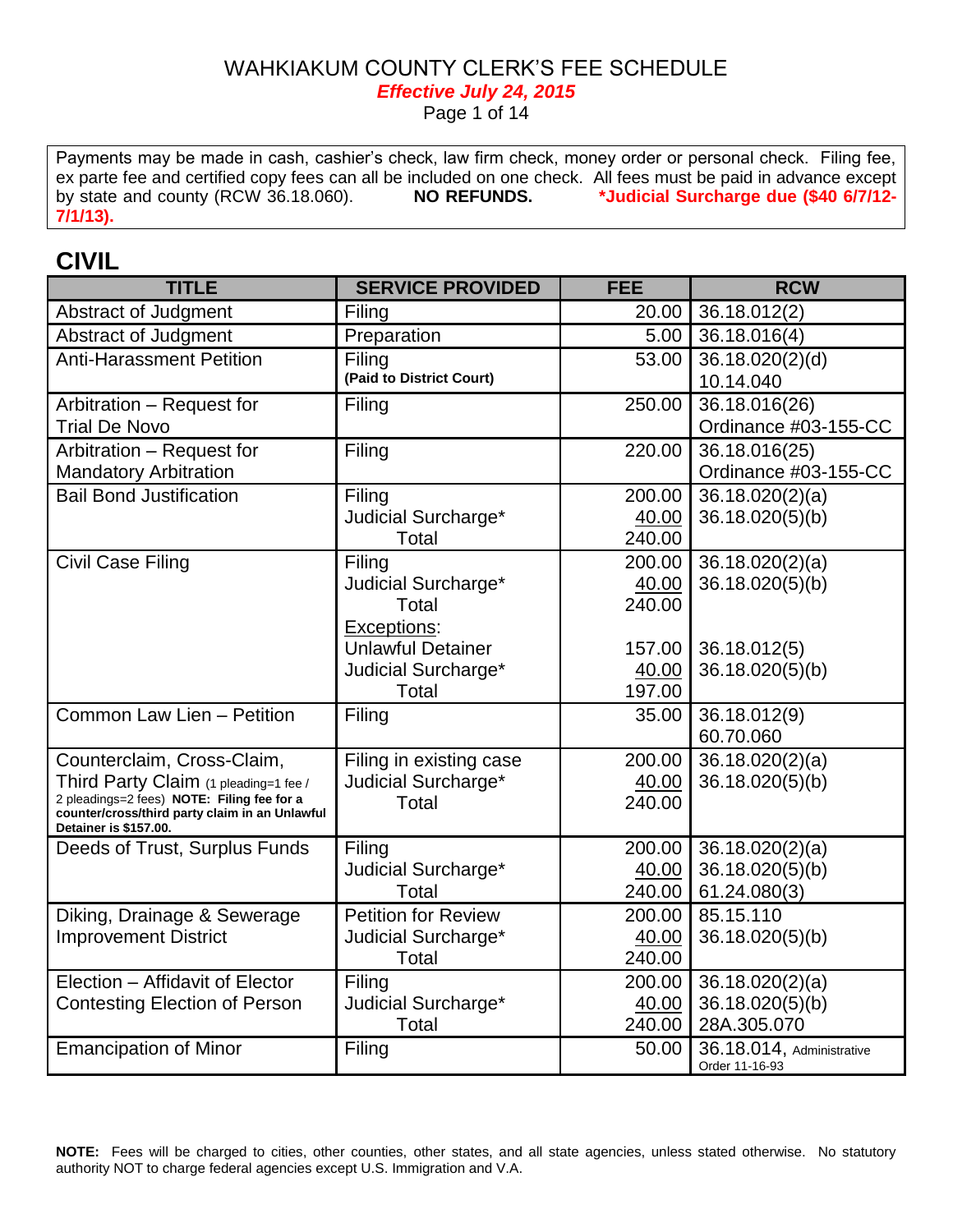*Effective July 24, 2015*

Page 2 of 14

| Foreign Judgment | Filing              |        | $200.00$ 36.18.020(2)(a) |
|------------------|---------------------|--------|--------------------------|
|                  | Judicial Surcharge* |        | 40.00 36.18.020(5)(b)    |
|                  | $\tau$ otal         | 240.00 |                          |
|                  |                     |        |                          |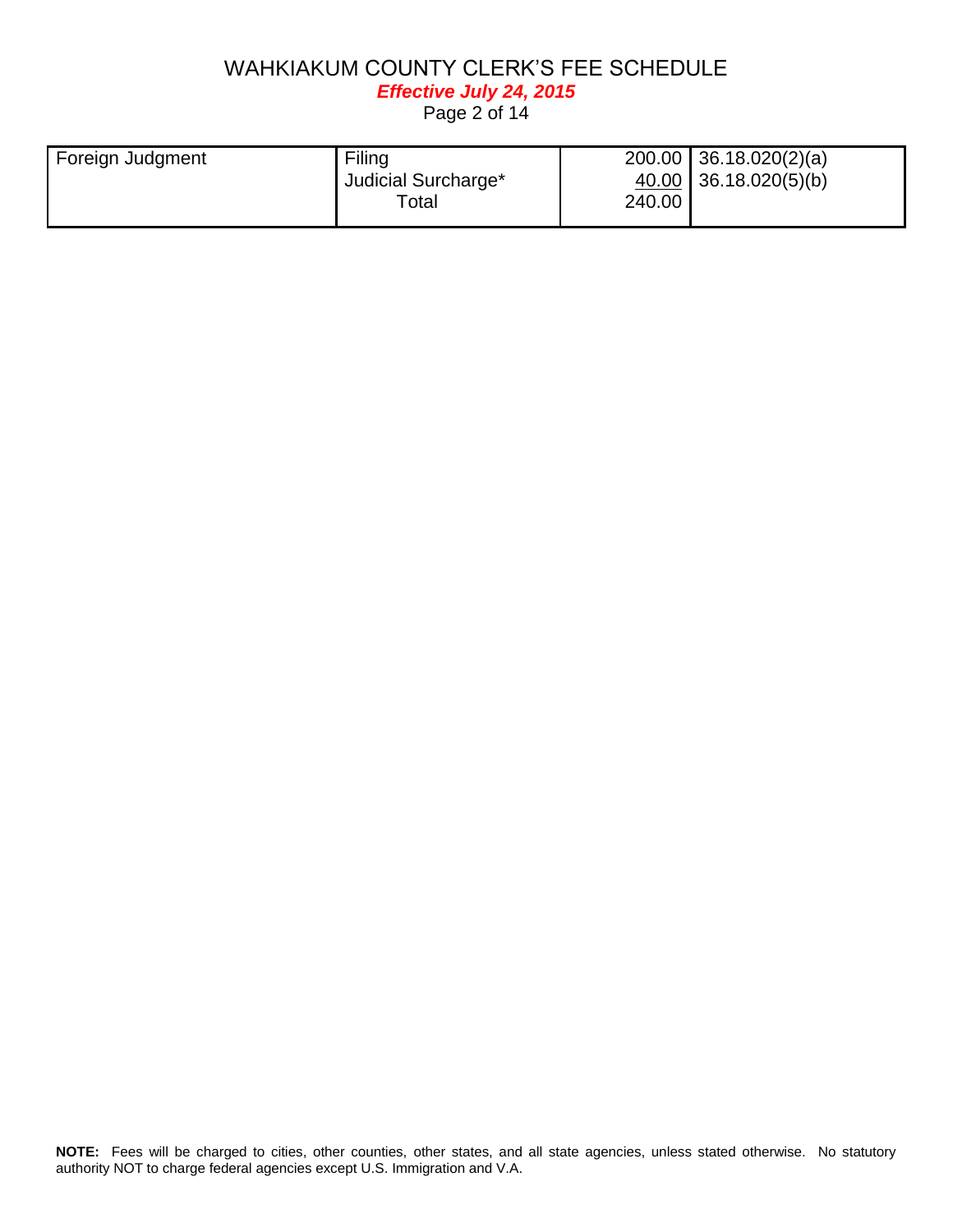*Effective July 24, 2015*

Page 3 of 14

# **CIVIL CONTINUED . . .**

 $\overline{a}$ 

| <b>TITLE</b>                                      | <b>SERVICE PROVIDED</b>                        | <b>FEE</b>       | <b>RCW</b>                         |
|---------------------------------------------------|------------------------------------------------|------------------|------------------------------------|
| <b>Frivolous Lien/Claim Statute</b>               | Filing of Application for<br>Order             | 35.00            | 36.18.016(17)                      |
| <b>Judicial Review</b>                            | Filing                                         | 200.00           | 36.18.020(2)(c)                    |
|                                                   | Judicial Surcharge*                            | 40.00            | 36.18.020(5)(b)                    |
|                                                   | Total                                          | 240.00           |                                    |
| Jury Demand <sup>1</sup>                          | 6 Member Jury                                  | 125.00           | 36.18.016(3)                       |
| <b>Land Use Petition</b>                          | 12 Member Jury<br>Filing                       | 250.00<br>200.00 |                                    |
|                                                   | Judicial Surcharge*                            | 40.00            | 36.18.020(2)(a)<br>36.18.020(5)(b) |
|                                                   | Total                                          | 240.00           | 36.70C.040                         |
| Legal Newspaper                                   | <b>File Petition &amp; Order</b>               | 200.00           | 36.18.020(2)(a)                    |
| (Effective 6/11/41)                               | Judicial Surcharge*                            | 40.00            | 36.18.020(5)(b)                    |
|                                                   | Total                                          | 240.00           | 65.16.040                          |
| Meretricious Relationship<br><b>See Domestic</b>  |                                                |                  |                                    |
| Minor Under 14 Work Permits                       | Filing                                         | 20.00            | 36.18.012(3)                       |
| (Petition)                                        |                                                |                  | 26.28.060                          |
|                                                   |                                                |                  | 28A.225.080                        |
| Minor to Marry (Under 17)                         | <b>File Petition &amp; Order</b>               | 50.00            | 26.04.010                          |
|                                                   |                                                |                  | 36.18.050                          |
| Property Taxes - Certification of                 | \$2.00 filing fee, per<br>person filing appeal | 2.00             | 86.64.120<br>86.64.040             |
| Delinquency, Application for<br>Judgment          |                                                |                  |                                    |
| <b>Protection of Vulnerable Adults</b>            | Filing                                         | 0.00             | 74.34.110(9)                       |
| <b>Registration of Land Titles</b>                | Filing                                         | 20.00            | 65.12.780                          |
| (Torrens Act)                                     |                                                |                  | 36.18.016(13)                      |
| <b>Relief from Duty to Register as a</b>          | <b>Filing</b>                                  | 200.00           | 36.18.020(2)(a)                    |
| <b>Sex Offender</b>                               | <b>Judicial Surcharge*</b>                     | 40.00            | 36.18.020(5)(b)                    |
|                                                   | <b>Total</b>                                   | 240.00           | 9A.44.142                          |
| <b>Restoration of Right to Possess</b><br>Firearm | Filing                                         | 200.00           | 36.18.020(2)(a)<br>36.18.020(5)(b) |
|                                                   | Judicial Surcharge*<br>Total                   | 40.00<br>240.00  | 9.41.047                           |
| Restrictive covenant for filing                   | Filing                                         | 20.00            | 36.18.012(5)                       |
| petition to strike discriminatory                 |                                                |                  | 49.60.227                          |
| provisions in real estate                         |                                                |                  |                                    |
| <b>Supplemental Proceedings</b>                   | Filing                                         | 20.00            | 36.18.016(7)                       |
| Tax Warrants:                                     | Filing                                         | 20.00            | 36.18.012(10)                      |
| Warrant for unpaid taxes/fees or                  |                                                |                  | 36.18.050                          |
| overpayment of benefits by any                    |                                                |                  | 82.38.235                          |
| agency of the State of Wash.                      |                                                |                  |                                    |

<sup>&</sup>lt;sup>1</sup> A jury demand fee is not refundable, even if the case is settled before trial. *Emright v. King County*, 96 Wn.2d 538, 637.

**NOTE:** Fees will be charged to cities, other counties, other states, and all state agencies, unless stated otherwise. No statutory authority NOT to charge federal agencies except U.S. Immigration and V.A.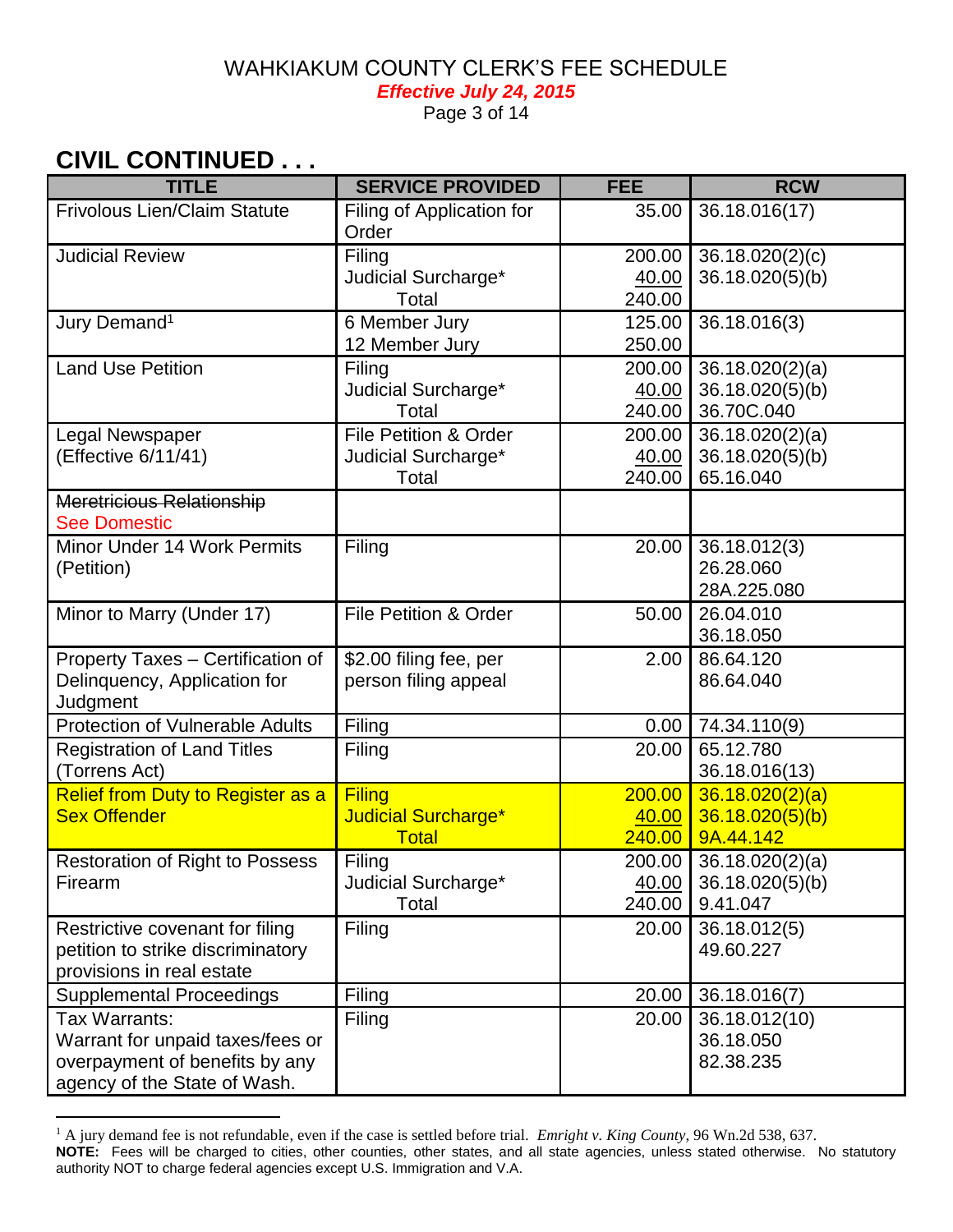*Effective July 24, 2015*

Page 4 of 14

# **CIVIL CONTINUED . . .**

| <b>TITLE</b>                                                                                                                         | <b>SERVICE PROVIDED</b>                                                                      | <b>FEE</b> | <b>RCW</b>                 |
|--------------------------------------------------------------------------------------------------------------------------------------|----------------------------------------------------------------------------------------------|------------|----------------------------|
| <b>Transcript of Judgment</b>                                                                                                        | Filing                                                                                       | 20.00      | 36.18.012(2)               |
| <b>Unlawful Detainer</b>                                                                                                             | 1. Filing                                                                                    | 45.00      | 36.18.020(2)(a)            |
|                                                                                                                                      | Judicial Surcharge*                                                                          | 40.00      | 36.18.020(5)(b)            |
| NOTE: Filing fee for a counter/cross/third<br>party claim in an Unlawful Detainer is<br>\$157.00. Not subject to judicial surcharge. | Total                                                                                        | 85.00      |                            |
|                                                                                                                                      | 2. Defendant files an<br>Answer or Order to<br>Show Cause is entered<br>(Plaintiff pays fee) | 112.00     | 36.18.012(4)               |
|                                                                                                                                      | 3. Full Filing Fee                                                                           | 157.00     |                            |
|                                                                                                                                      | Judicial Surcharge*                                                                          | 40.00      |                            |
|                                                                                                                                      | Total                                                                                        | 197.00     |                            |
| <b>Water Rights Statement</b>                                                                                                        | Filing                                                                                       | 25.00      | 36.18.016(16)<br>90.03.180 |
| <b>Water System Requirements</b>                                                                                                     | Filing Certified Copy of                                                                     |            |                            |
| (Enforcement of)                                                                                                                     | <b>Administrative Order</b>                                                                  | 200.00     | 36.18.020(2)(a)            |
|                                                                                                                                      | Judicial Surcharge*                                                                          | 40.00      | 36.18.020(5)(b)            |
|                                                                                                                                      | Total                                                                                        | 240.00     | 70.119A.040(6)             |
| Writ of Attachment, Writ of                                                                                                          | Each Filing                                                                                  | 20.00      | 36.18.016(6)               |
| Garnishment, Writ of Restitution,                                                                                                    |                                                                                              |            | 36.18.050                  |
| <b>Execution on Real/Personal</b>                                                                                                    |                                                                                              |            |                            |
| Property                                                                                                                             |                                                                                              |            |                            |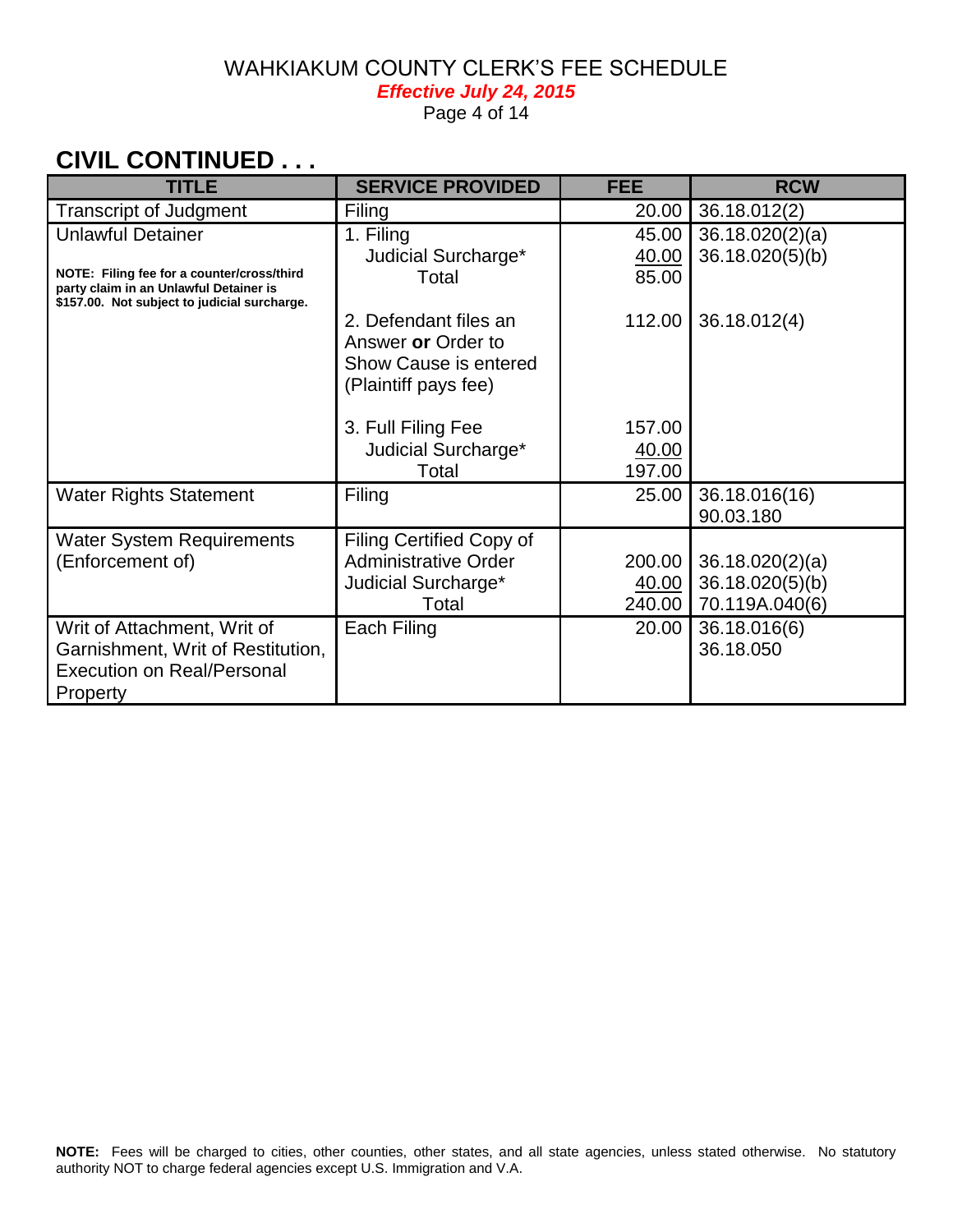#### WAHKIAKUM COUNTY CLERK'S FEE SCHEDULE *Effective July 24, 2015*

Page 5 of 14

# **DOMESTIC**

| <b>TITLE</b>                                                                | <b>SERVICE PROVIDED</b>      | <b>FEE</b>   | <b>RCW</b>      |
|-----------------------------------------------------------------------------|------------------------------|--------------|-----------------|
| <b>Committed Intimate Relationship</b>                                      | Filing                       | 200.00       | 36.18.020(2)(a) |
| (formerly Meretricious Relationship)                                        | Judicial Surcharge*          | 40.00        | 36.18.020(5)(b) |
|                                                                             | Total                        | 240.00       | 26.12.240       |
| Counter Petition (filing in an                                              | Filing                       | 200.00       | 36.18.020(2)(a) |
| existing case)                                                              | <b>Facilitator Fee</b>       | 20.00        | 36.18.016(16)   |
|                                                                             | Judicial Surcharge*          | 40.00        | 36.18.020(5)(b) |
|                                                                             | Total                        | 260.00       | 26.12.240       |
| <b>Custody/Petition for Residential</b>                                     | Filing                       | 200.00       | 36.18.020(2)(a) |
| Schedule/Establish Parenting                                                | <b>Facilitator Fee</b>       | 20.00        | 36.18.016(16)   |
| Plan (filed in a new domestic                                               | Judicial Surcharge*          | 40.00        | 36.18.020(5)(b) |
| case)                                                                       | Total                        | 260.00       | 26.12.240       |
| Custody - Out of State Decree                                               | Filing                       | 200.00       | 36.18.020(2)(a) |
| (or Foreign Judgment)                                                       | <b>Facilitator Fee</b>       | 20.00        | 36.18.016(16)   |
|                                                                             | Judicial Surcharge*          | 40.00        | 36.18.020(5)(b) |
|                                                                             | Total                        | 260.00       | 26.12.240       |
| Domestic Relations (Divorce,                                                | Filing                       | 200.00       | 36.18.020(2)(a) |
| Legal Separation, Validity of                                               | <b>Victim Assessment Fee</b> | 54.00        | 26.12.240       |
| Marriage, Domestic Partnership)                                             | Judicial Surcharge*          | 40.00        | 36.18.020(5)(b) |
|                                                                             | Total                        | 294.00       | 36.18.016(2)(b) |
| <b>Facilitator's Surcharge</b>                                              | Added to filing fee          | 20.00        | 36.18.016(16)   |
|                                                                             |                              |              | 26.12.240       |
| Modification of Decree - in                                                 | Filing in existing case      | 36.00        | 36.18.016(2)    |
| existing Wahkiakum County Case                                              | <b>Facilitator Fee</b>       | <u>20.00</u> | 36.18.016(16)   |
| *Note: Also for Objection to<br><b>Relocation/Petition for Modification</b> | Total                        | 56.00        |                 |
| Modification of Decree -                                                    | Filing                       | 200.00       | 36.18.020(2)(a) |
| never filed in Wahkiakum                                                    | <b>Facilitator Fee</b>       | 20.00        | 36.18.016(16)   |
| County                                                                      | Judicial Surcharge*          | 40.00        | 36.18.020(5)(b) |
|                                                                             | Total                        | 260.00       |                 |
| Relocation Notice - No fee                                                  | Filing                       | 36.00        |                 |
| (Confidential Pleading)                                                     | <b>Facilitator Fee</b>       | 20.00        | 36.18.016(16)   |
| *See Modification of Decree                                                 | <del>Total</del>             | 56.00        |                 |
| <b>Wage Assignment, Spousal</b>                                             | Filing                       | 200.00       | 36.18.020(2)(a) |
| Maintenance or Child Support                                                | <b>Facilitator Fee</b>       | 20.00        | 36.18.016(16)   |
|                                                                             | Judicial Surcharge*          | 40.00        | 36.18.020(5)(b) |
|                                                                             | Total                        | 260.00       | 26.18.070       |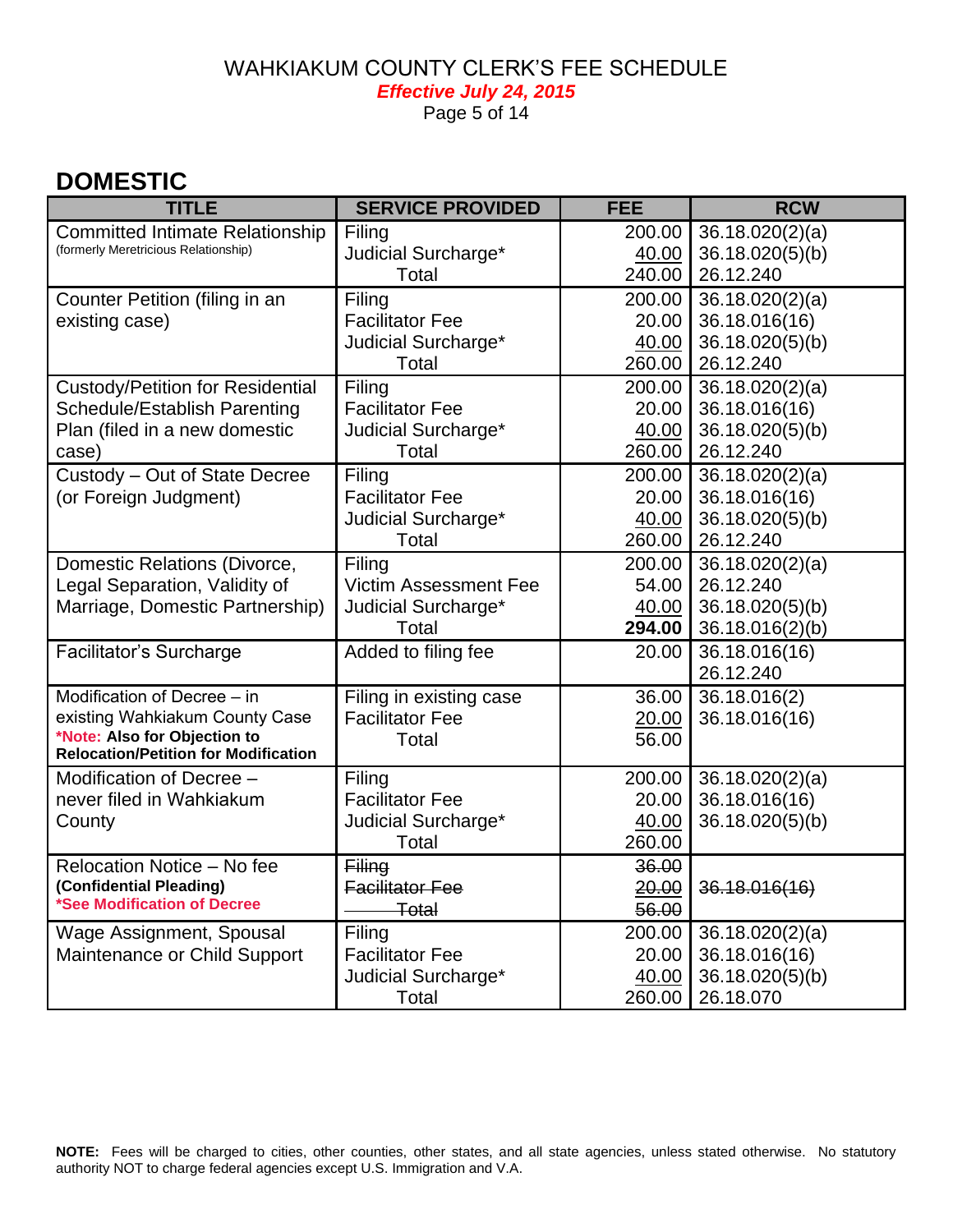*Effective July 24, 2015* 

Page 6 of 14

# **PROBATE/PATERNITY/ADOPTION**

| <b>TITLE</b>                                                                                                           | <b>SERVICE PROVIDED</b>                                                                          | <b>FEE</b>                                     | <b>RCW</b>                                                                                                                                                                                          |
|------------------------------------------------------------------------------------------------------------------------|--------------------------------------------------------------------------------------------------|------------------------------------------------|-----------------------------------------------------------------------------------------------------------------------------------------------------------------------------------------------------|
| Adoption                                                                                                               | Filing<br><b>Facilitator Fee</b><br>Judicial Surcharge*<br>Total                                 | 200.00<br>20.00<br>40.00<br>260.00             | 36.18.020(2)(a)<br>36.18.016(16)<br>36.18.020(5)(b)<br>26.12.240                                                                                                                                    |
| Adoption - Certified Copy of<br>Decree to Dept. of Health/Vital<br>Records                                             | <b>Certified Copy</b>                                                                            | 0.00                                           | 26.33.280                                                                                                                                                                                           |
| Adoption - Certified Copy of<br>Decree on Date of Entry                                                                | <b>Certified Copy Charges</b><br>Apply                                                           | Variable                                       | 36.18.016(4)                                                                                                                                                                                        |
| Adoption Fees (payable to the<br>state where the child was born)                                                       | If born in Washington:<br>Seal the File<br><b>Certified Birth Certificate</b>                    | 15.00<br><u>20.00</u><br>35.00                 | If born in Washington:<br>Payable to Department<br>of Health/Vital Records                                                                                                                          |
| Certificate of Registration of<br>Trust - issued by Clerk                                                              | <b>Issuance of Certificate</b><br>(30 days after filing of the<br>registration, if no objection) | \$5.00<br>Plus copy<br>fees for<br>attachments | 36.18.050 ("fee similar" to<br>issuance of Letters<br>Testamentary)<br>Note: Clerk will not charge a<br>fee for copies of attachments to<br>be attached to original<br>Certificate that gets filed. |
| <b>Certificate of Qualification</b>                                                                                    | Issuance (Form K)                                                                                | 5.00                                           | 26.18.016(9)                                                                                                                                                                                        |
| Escheat - Probate Proceedings                                                                                          | <b>Filing Claim</b><br>Filing Dept. of Revenue<br>Affidavit                                      | 200.00<br>2.00                                 | 36.18.020(2)(f)<br>11.08.300                                                                                                                                                                        |
| Estate (Probate)                                                                                                       | Filing<br>Judicial Surcharge*<br>Total                                                           | 200.00<br>40.00<br>240.00                      | 36.18.020(2)(f)<br>36.18.020(5)(b)                                                                                                                                                                  |
| Guardianship                                                                                                           | Filing<br>Judicial Surcharge*<br>Total                                                           | 200.00<br>40.00<br>240.00                      | 36.18.020(2)(f)<br>36.18.020(5)(b)                                                                                                                                                                  |
| Letters of Administration, Letters<br>Testamentary, or Letters of<br>Guardianship                                      | <b>Certified Copy</b><br>(issuance included)                                                     | 5.00<br>flat fee                               | 36.18.016(9)                                                                                                                                                                                        |
| Non-judicial Binding Agreement<br>probate dispute resolution<br>(TEDRA) w/No Petition filed<br>within an existing case | Filing Petition,<br>Agreement or<br>Memorandum                                                   | 20.00                                          | 11.96A.220<br>36.18.012(8)                                                                                                                                                                          |
| Non-Probate Notice to Creditors                                                                                        | Filing<br>Judicial Surcharge*<br>Total                                                           | 200.00<br>40.00<br>240.00                      | 36.18.020(2)(f)<br>36.18.020(5)(b)<br>11.42.010(3)(a)                                                                                                                                               |
| Notice to Creditors - Probate<br>filed in another county where<br>decedent resided                                     | Filing                                                                                           | 20.00                                          | 36.18.050<br>11.40.020(2)                                                                                                                                                                           |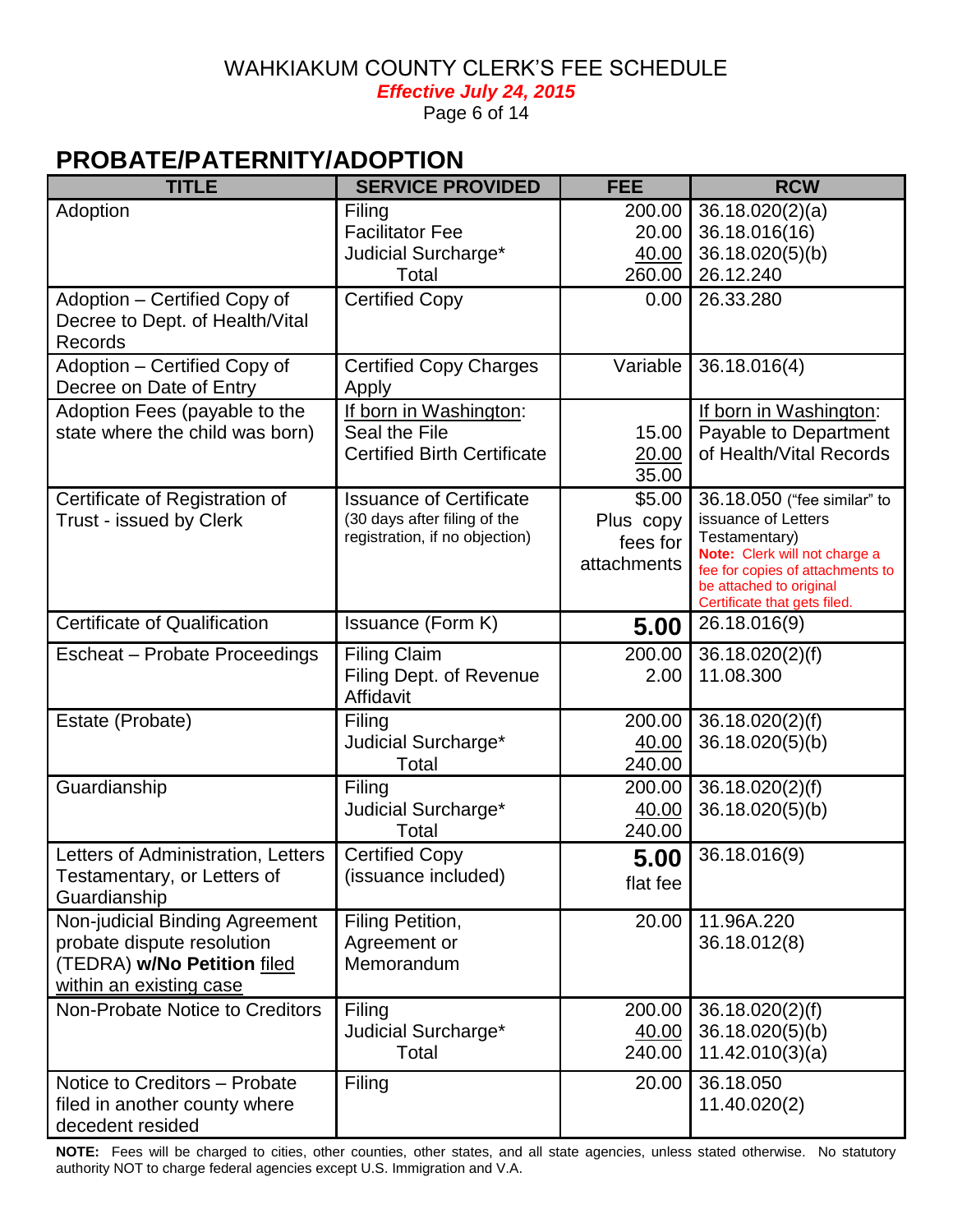*Effective July 24, 2015* 

Page 7 of 14

## **PROBATE/PATERNITY/ADOPTION CONTINUED . . .**

| <b>TITLE</b>                                                         | <b>SERVICE PROVIDED</b>        | <b>FEE</b>  | <b>RCW</b>                                              |
|----------------------------------------------------------------------|--------------------------------|-------------|---------------------------------------------------------|
| Paternity                                                            | Filing                         | 200.00      | 36.18.020(2)(a)                                         |
|                                                                      | <b>Facilitator Fee</b>         | 20.00       | 36.18.016(16)                                           |
|                                                                      | Judicial Surcharge*            | 40.00       | 36.18.020(5)(b)                                         |
|                                                                      | Total                          | 260.00      | 26.18.070                                               |
| <b>Paternity Modification (including</b>                             | Filing                         | 36.00       | 36.18.020(2)(a)                                         |
| Petition for Parenting Plan to be                                    | <b>Facilitator Fee</b>         | 20.00       | 36.18.016(16)                                           |
| filed in new domestic case)                                          | Total                          | 56.00       | 26.18.070                                               |
| Petition Contesting Will or Trust,                                   | Filing                         | 200.00      | 36.18.020(2)(g)                                         |
| and new Non-judicial Binding                                         | Judicial Surcharge*            | 40.00       | 36.18.020(5)(b)                                         |
| Agreement (and <b>TEDRA</b> with                                     | Total                          | 240.00      | 11.96A.220                                              |
| Petition cases - regardless of<br>whether in a new or existing case) |                                |             |                                                         |
| Petition Objecting to Non-                                           | Filing                         | 200.00      | 36.18.020(2)(g)                                         |
| <b>Judicial Resolution</b>                                           | Judicial Surcharge*            | 40.00       | 36.18.020(5)(b)                                         |
|                                                                      | Total                          | 240.00      |                                                         |
| Petition to Admit Rejected Will                                      | Filing                         | 200.00      | 36.18.020(2)(g)                                         |
|                                                                      | Judicial Surcharge*            | 40.00       | 36.18.020(5)(b)                                         |
|                                                                      | Total                          | 240.00      |                                                         |
| Registration of Trust - Filing of                                    | Filing                         | 200.00      | 36.18.020(2)(a)                                         |
| Registration                                                         | Judicial Surcharge*            | 40.00       | 36.18.020(5)(b)                                         |
| (RCW 11.98.005 Eff. 1/1/12)                                          | Total                          | 240.00      |                                                         |
| Registration of Trust-                                               | <b>Issuance of Certificate</b> | \$5.00      | 36.18.050 ("fee similar" to                             |
| Certificate of Registration issued                                   | (30 days after filing of the   | Plus copy   | issuance of Letters                                     |
| by Clerk                                                             | registration, if no objection) | fees for    | Testamentary)<br>Note: Clerk will not charge a          |
|                                                                      |                                | attachments | fee for copies of attachments to                        |
|                                                                      |                                |             | be attached to original<br>Certificate that gets filed. |
| <b>Small Estate Affidavit</b>                                        | Filing                         | 20.00       | 11.62.010                                               |
|                                                                      |                                |             | 36.18.050                                               |
| <b>Termination of Parent/Child</b>                                   | Filing                         | 200.00      | 36.18.020(2)(a)                                         |
| Relationship                                                         | <b>Facilitator Fee</b>         | 20.00       | 36.18.016(16)                                           |
|                                                                      | Judicial Surcharge*            | 40.00       | 36.18.020(5)(b)                                         |
|                                                                      | Total                          | 260.00      | 26.12.240                                               |
| Will Only (after death – no                                          | Filing                         | 20.00       | 36.18.012(7)                                            |
| probate contemplated)                                                |                                |             |                                                         |
| Will Repository (before death)                                       | Filing                         | 20.00       | 11.12.265                                               |
|                                                                      |                                |             | 36.18.016(28)                                           |

#### *NOTE: Petition to Reinstate Previously Terminated Parental Rights – Filed by Child at Least Age 12. See "Juvenile" Section of Fee Schedule.*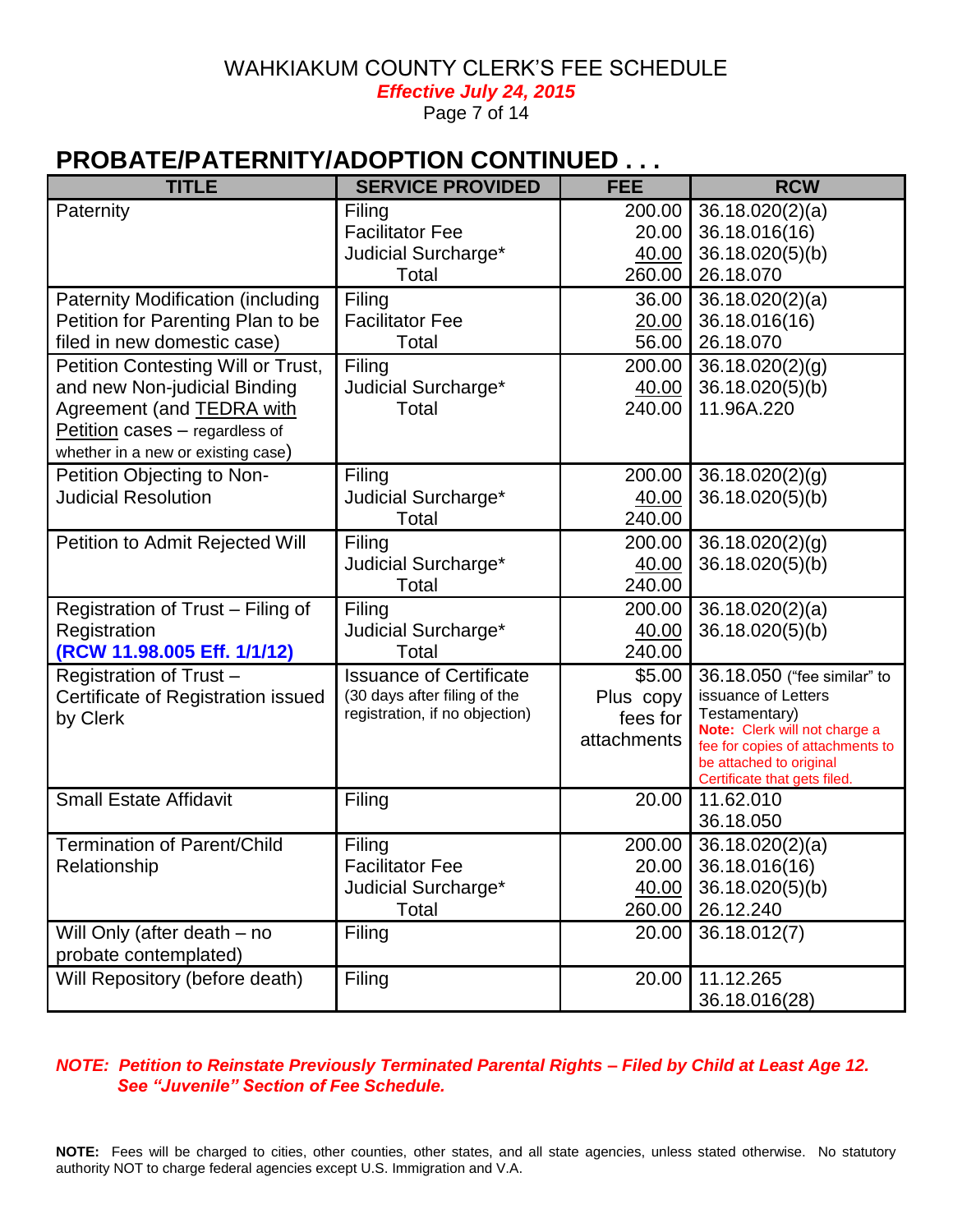*Effective July 24, 2015* 

Page 8 of 14

## **CRIMINAL**

| <b>TITLE</b>                                                                                        | <b>SERVICE PROVIDED</b>                                                           | <b>FEE</b>                     | <b>RCW</b>                                               |
|-----------------------------------------------------------------------------------------------------|-----------------------------------------------------------------------------------|--------------------------------|----------------------------------------------------------|
| <b>Collection Fee - Criminal</b>                                                                    | Charge per case, per<br>year, for Clerk to<br>supervise collection of<br>payments | 100.00<br>per year             | 9.94A.780(5)                                             |
| Crime Victim Penalty upon<br>conviction/admission of guilt                                          | Gross Misdemeanor &<br>Felony<br>Misdemeanor                                      | 500.00<br>250.00               | 7.68.035(1)(a)                                           |
| Filing Fee/Costs imposed &<br>reimbursement to county<br>following conviction/admission of<br>guilt | Filing<br>Costs<br><b>Restitution</b>                                             | 200.00<br>Variable<br>Variable | 36.18.020(h)                                             |
| <b>Judgment Extension</b>                                                                           | Fee for Processing<br>Extension                                                   | 200.00                         | 6.17.020<br>9.94A.760(4)<br>10.46.190<br>36.18.016(3)(b) |
| Jury Fee Upon Conviction                                                                            | 6 Member Jury<br>12 Member Jury                                                   | 125.00<br>250.00               | 7.68.035<br>36.18.016(3)(b)                              |

#### **JUVENILE**

| <b>TITLE</b>                                                                                                                                                                                                                            | <b>SERVICE PROVIDED</b>       | <b>FEE</b>                | <b>RCW</b>                |
|-----------------------------------------------------------------------------------------------------------------------------------------------------------------------------------------------------------------------------------------|-------------------------------|---------------------------|---------------------------|
| Crime Victim Penalty upon<br>conviction/admission of guilt                                                                                                                                                                              | Gross Misdemeanor &<br>Felony |                           | $100.00$   7.68.035(1)(b) |
|                                                                                                                                                                                                                                         | Misdemeanor                   | 75.00                     |                           |
| <b>Petition to Reinstate Previously</b><br>Terminated Parental Rights -<br>Filed by Child at Least Age 12<br>(This proceeding is a separate<br>action from the termination case<br>and is filed as a new case. See RCW<br>13.34.215(13) | <b>Filing Fee</b>             | Child to do<br>fee waiver | 13.34.215                 |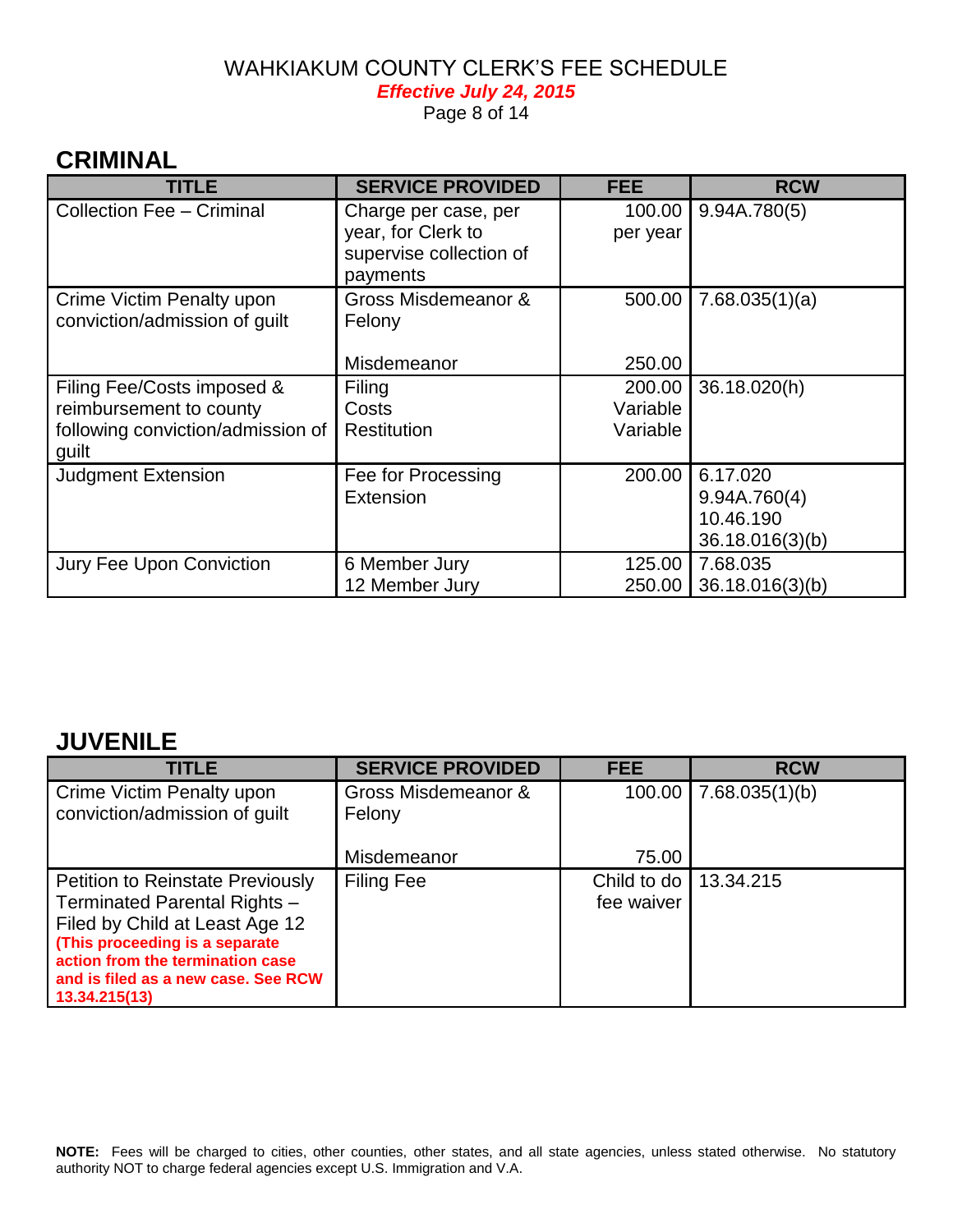#### WAHKIAKUM COUNTY CLERK'S FEE SCHEDULE *Effective July 24, 2015*

Page 9 of 14

## **APPEALS**

| <b>TITLE</b>                            | <b>SERVICE PROVIDED</b>        | <b>FEE</b>         | <b>RCW</b>          |
|-----------------------------------------|--------------------------------|--------------------|---------------------|
| Clerk's Certificate on Appeal           | Execution                      | 2.00               | 36.18.016(5)        |
| Clerk's Papers                          | <b>Preparation of</b>          | .50                | 36.18.016(20)       |
|                                         | <b>Designated Papers</b>       | Per Page           | RAP 9.7(a), 15.4(e) |
| Notice of Appeal from                   | Filing                         | 200.00             | 36.18.020(2)(c)     |
| <b>Administrative Hearing Decision</b>  | Judicial Surcharge*            | 40.00              | 36.18.020(5)(b)     |
| (also see "Fee Exemptions" list at end) | Total                          | 240.00             | 34.05.514           |
| Notice of Appeal/Discretionary          | Filing                         | 200.00             | 36.18.020(2)(b)     |
| <b>Review from Court of Limited</b>     | Judicial Surcharge *           | 30.00              | 3.62.060(2)(a)      |
| Jurisdiction - Civil                    | (only \$30.00)                 |                    |                     |
|                                         | Total<br>(Paid to lower court) | 230.00             |                     |
| Notice of Appeal/Discretionary          | Filing (imposed when           | 200.00             | 36.18.020(2)(h)     |
| <b>Review from Court of Limited</b>     | affirmed or dismissed)         |                    |                     |
| Jurisdiction - Criminal                 |                                |                    |                     |
| Notice of Appeal/Discretionary          | Filing                         | 250.00             | 36.18.018(2)        |
| <b>Review from Superior Court</b>       | Judicial Surcharge*            | 40.00              | 36.18.020(5)(b)     |
| <b>Matter to Appellate Court</b>        | Total                          | 290.00             | 2.32.070            |
|                                         | (Paid to Grant County Clerk)   |                    |                     |
| Notice of Discretionary Review          | Filing                         | 250.00             |                     |
|                                         | Judicial Surcharge*            | 40.00              |                     |
|                                         | Total                          | 290.00             |                     |
| <b>Transmittal of Record and</b>        | <b>Mailing Costs</b>           | <b>Actual Cost</b> | RAP 9.8, 15.4(e)    |
| <b>Exhibits to Appellate Court</b>      |                                |                    |                     |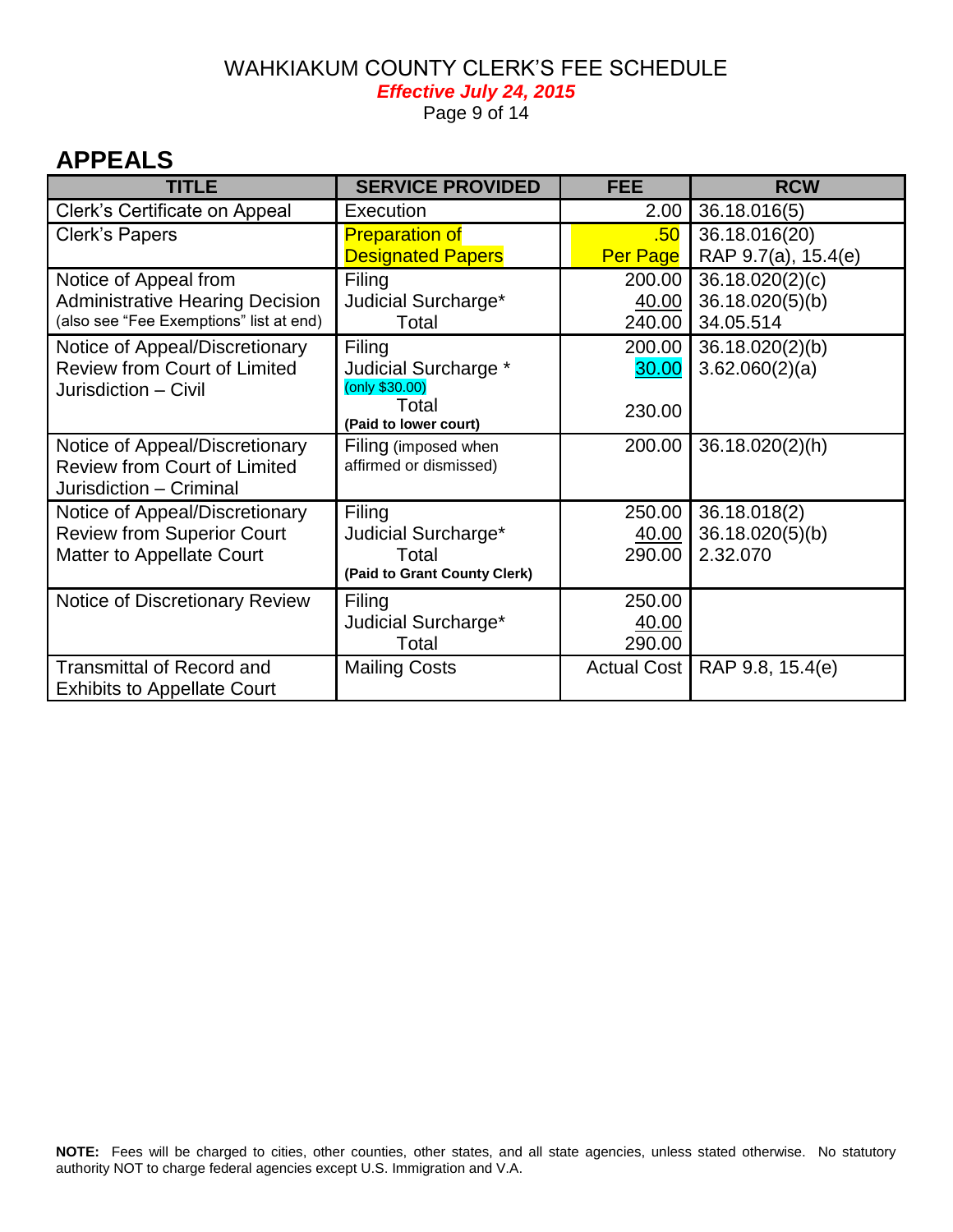*Effective July 24, 2015* 

Page 10 of 14

## **MISCELLANEOUS**

| <b>TITLE</b>                                                                         | <b>SERVICE PROVIDED</b>                                   | <b>FEE</b>           | <b>RCW</b>      |
|--------------------------------------------------------------------------------------|-----------------------------------------------------------|----------------------|-----------------|
| Authenticated or Exemplified                                                         | Certificate - \$2 per seal                                | 4.00                 | 36.18.016(5)    |
| Copies                                                                               | Plus<br>Certified Copy Fee of                             | <b>Plus</b>          | 36.18.016(4)    |
|                                                                                      | \$5 for 1 <sup>st</sup> page + \$1                        | Copies               |                 |
|                                                                                      | each page thereafter                                      | \$5/\$1              |                 |
| Bench Warrants, Notices,                                                             | Issuance                                                  | 20.00                | 36.18.050       |
| Summons, Subpoenas,                                                                  |                                                           | each                 |                 |
| Certificates of Deposition for Out                                                   | NOTE: If pro se, judge issues<br>subpoena duces tecum per |                      |                 |
| of State Depositions                                                                 | RCW 5.56.010.                                             |                      |                 |
| Bond - Approving, including                                                          |                                                           | 2.00                 | 36.18.016(8)    |
| justification on the bond other                                                      |                                                           |                      |                 |
| than in civil actions & probate<br>proceedings                                       |                                                           |                      |                 |
| Certificate                                                                          | Execution with or without                                 | 2.00                 | 36.18.016(5)    |
|                                                                                      | seal                                                      |                      |                 |
| Change of Venue                                                                      | <b>Wahkiakum Co. Filing</b>                               |                      |                 |
|                                                                                      | Fees: Civil/Probate                                       | 240.00               | 4.12.090        |
| NOTE: Filing Fee is payable to the Clerk<br>of the county to which the case is being | Domestic                                                  | 294.00               | 36.18.020(2)(a) |
| transferred. Check with that Clerk for                                               | Paternity                                                 | 260.00               |                 |
| current fees.                                                                        | Preparation of                                            | 20.00                | 36.18.016(18)   |
|                                                                                      | Change of Venue                                           |                      | CR 82(d)        |
| <b>COPIES:</b>                                                                       |                                                           |                      |                 |
| Certified copies of document                                                         | First page of each                                        | 5.00                 | 36.18.016(4)    |
| from legal file or imaged                                                            | document                                                  | 1 <sup>st</sup> page |                 |
| documents                                                                            |                                                           | 1.00                 |                 |
|                                                                                      | Every following page of<br>each document                  | each pg              |                 |
|                                                                                      |                                                           | thereafter           |                 |
| <b>COPIES:</b><br>Copies of document without a                                       | Per Page                                                  | .50 <sub>1</sub>     | 36.18.016(4)    |
| seal (un-filed, filed, or scanned)                                                   |                                                           |                      |                 |
| <b>COPIES:</b>                                                                       |                                                           |                      |                 |
| Electronic copies (e-mailing)                                                        | E-mailing - Per Page                                      | .25                  | 36.18.016(4)    |
| document without a seal                                                              |                                                           |                      |                 |
| Copies of electronic images on a                                                     | \$20.00 for each CD                                       | $20.00+$             | 36.18.016(4)    |
| CD                                                                                   | Plus .25 per page                                         | .25 per page         |                 |
| <b>Duplication of Recorded Court</b>                                                 | <b>Cassette Tape</b>                                      | 10.00                | 36.18.016(13)   |
| Proceedings (All hearings should be<br>requested from the Court Administrator)       | Video Tape<br><b>CD</b>                                   | 25.00<br>25.00       |                 |
|                                                                                      | Plus Search Fee/Per Hr                                    | 30.00                |                 |
| Ex Parte                                                                             | Presentation of Orders (up                                | 30.00                | 36.18.016(12)   |
|                                                                                      | to 3) Per Case, Per Day                                   |                      |                 |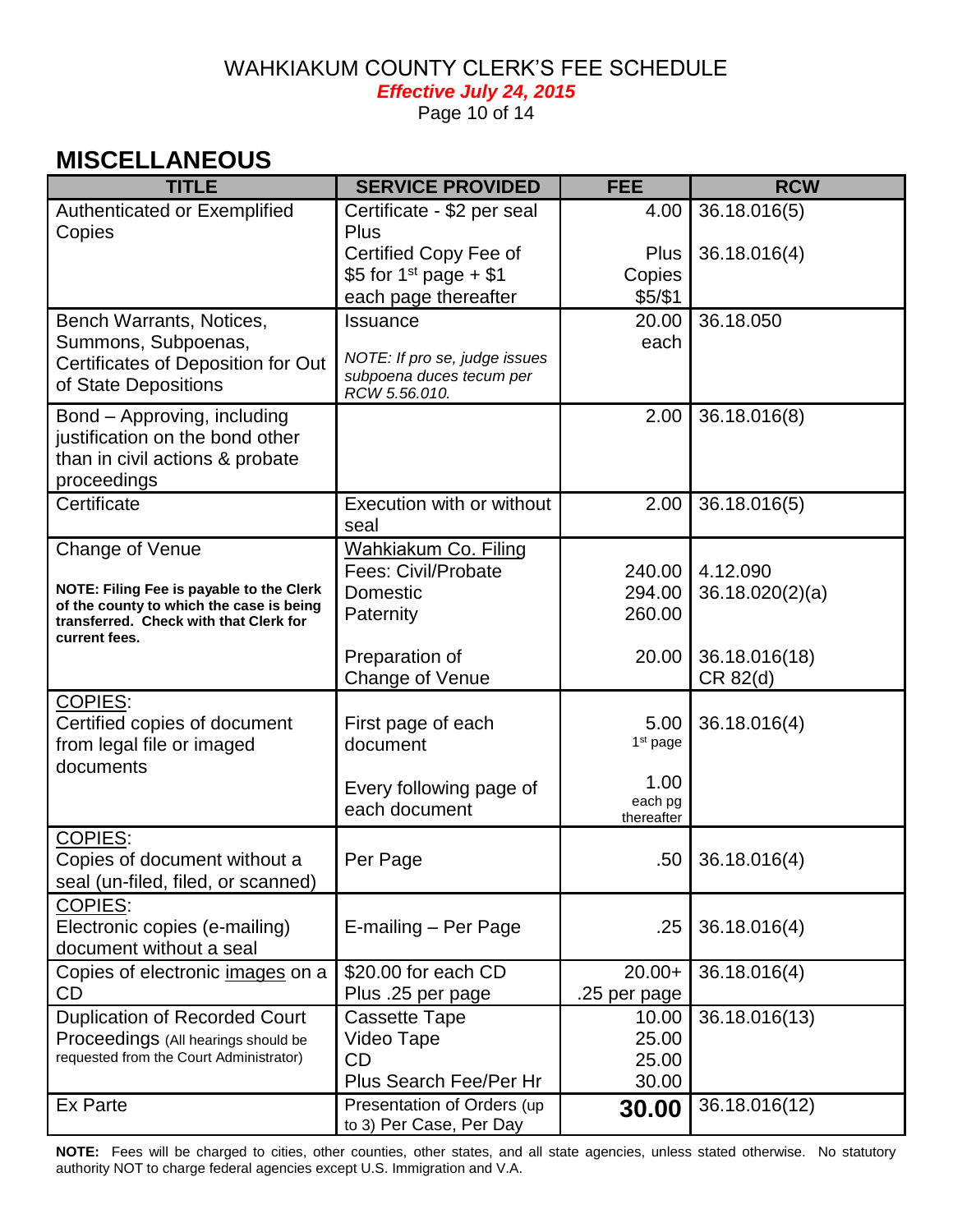*Effective July 24, 2015* 

Page 11 of 14

## **MISCELLANEOUS CONTINUED . . .**

| <b>TITLE</b>                                                                                                                                                                 | <b>SERVICE PROVIDED</b>                                                                                         | <b>FEE</b>                                 | <b>RCW</b>                                                      |
|------------------------------------------------------------------------------------------------------------------------------------------------------------------------------|-----------------------------------------------------------------------------------------------------------------|--------------------------------------------|-----------------------------------------------------------------|
| <b>Extension of Judgment</b>                                                                                                                                                 | Filing                                                                                                          | 200.00                                     | 36.18.016(14)<br>6.17.020                                       |
| <b>Faxed Documents</b><br>*No fax filings effective 9/1/11.                                                                                                                  |                                                                                                                 |                                            |                                                                 |
| Fees in Special Cases - where<br>no fee is provided for; fees<br>similar & equal to those allowed<br>for services of the same kind                                           | Filing                                                                                                          | Variable                                   | 36.18.050                                                       |
| Filing any paper not related to or<br>part of any Civil, Criminal or<br>Probate matter, required or<br>permitted to be filed for which no<br>other charge is provided by law | Filing                                                                                                          | 20.00                                      | 36.18.012(3)                                                    |
| Forms/Packets                                                                                                                                                                | Per Packet                                                                                                      | Variable                                   |                                                                 |
| Investment Service Fee - if<br>written request received for<br>service                                                                                                       | Service fee for interest<br>investments                                                                         | 5% of<br>Income<br>Earned                  | 36.48.090                                                       |
| NSF check service charge, per<br>check                                                                                                                                       | <b>NSF Fee</b>                                                                                                  | 30.00                                      | Resolution 11-029-CC<br>Effective 4/19/11                       |
| Passports (Passport Book Only)<br>Go to: www.travel.state.gov for<br>most current fees, processes,<br>forms, and for information<br>about passport cards.                    | Clerk's Fee<br>Fee to Passport Svcs:<br>Adult<br>Age 15 and under<br>Plus expedite fee<br>Overnight return mail | 35.00<br>110.00<br>80.00<br>60.00<br>17.13 | 36.18.016(10)                                                   |
| <b>Public Disclosure Request for</b><br><b>Copies of Documents</b>                                                                                                           | Per Page                                                                                                        | .50<br>Per Page                            | 42.56.120<br>costs established and<br>published by the agency." |
| Reports/Copies produced at the<br>local level as permitted by<br>2.68.020 & Supreme Court                                                                                    | Copies/Reports                                                                                                  | Variable                                   | 36.18.016(21)                                                   |
| Searching Records; Compiling<br><b>Statistical Reports; Issuing</b><br><b>Written Reports/Special</b><br><b>Services</b>                                                     | Per Hour                                                                                                        | 30.00<br>Per Hour                          | 36.18.016(11)                                                   |
| Witness/Jury Fee                                                                                                                                                             | Per Day<br>Per Mile (Eff. 1/1/2015)                                                                             | 15.00/day<br>.575/mile                     |                                                                 |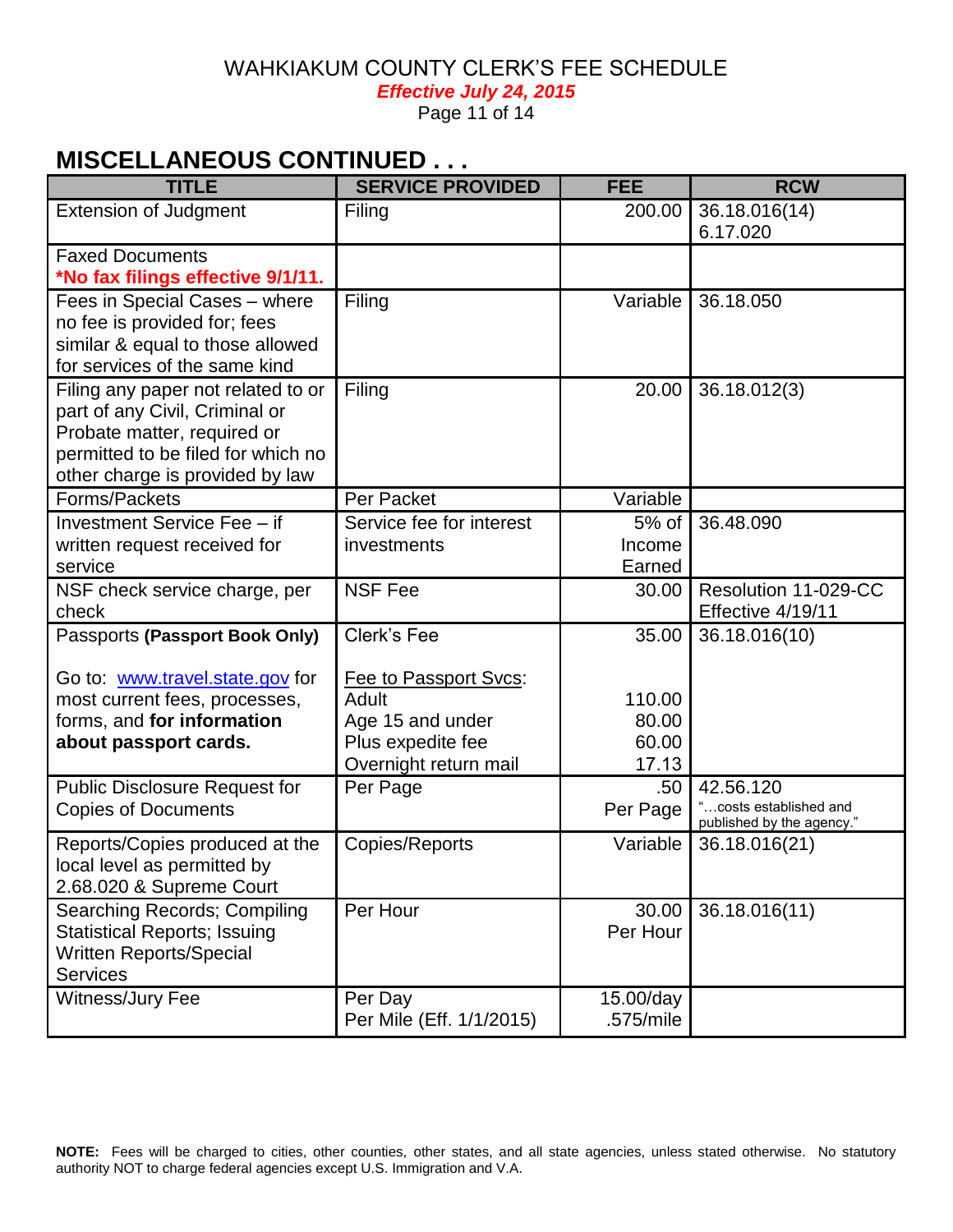*Effective July 24, 2015*

Page 12 of 14

# **MISCELLANEOUS CONTINUED . . .**

| <b>TITLE</b>                                                          | <b>SERVICE PROVIDED</b> | <b>FEE</b> | <b>RCW</b>                  |
|-----------------------------------------------------------------------|-------------------------|------------|-----------------------------|
| <b>Cost of Non-Statutory Services</b>                                 |                         |            | Actual Cost   36.18.016(23) |
| rendered by Clerk by authority of  <br>local ordinance or policy must |                         |            |                             |
| be charged                                                            |                         |            |                             |

**NOTE**: Limited Partnerships are now filed with Secretary of State. Registered Domestic Partnerships are filed with the Secretary of State. Certificates of Osteopath, Osteopathy Surgery, Chiropractors, Chiropody, Optometry, etc., are now filed with Department of Licensing.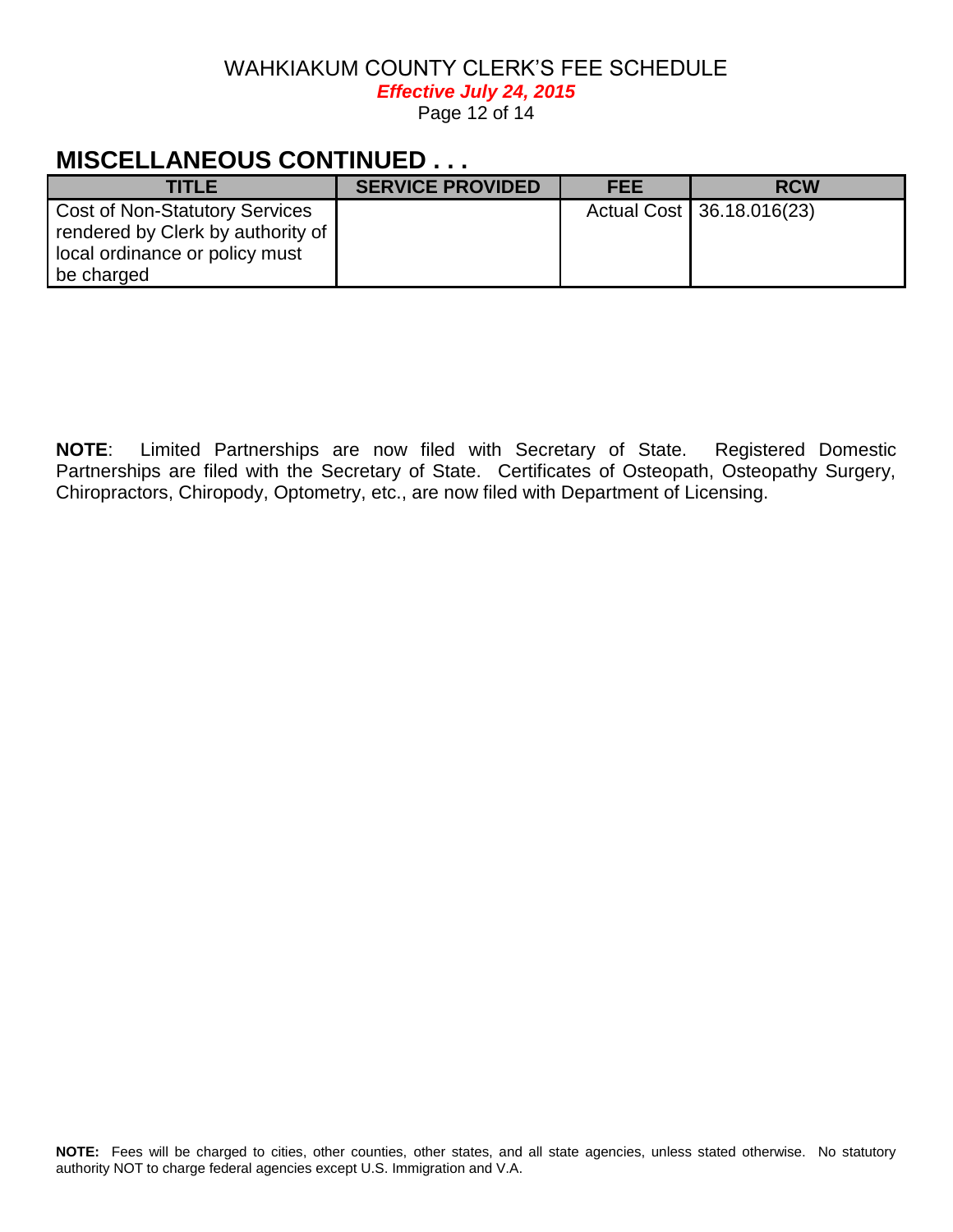*Effective July 24, 2015*

Page 13 of 14

# **FEE EXEMPTIONS**

| <b>CATEGORY</b>                                              | <b>DESCRIPTION</b>                                                                                                                                                     | <b>RCW</b>                                |
|--------------------------------------------------------------|------------------------------------------------------------------------------------------------------------------------------------------------------------------------|-------------------------------------------|
| <b>Abstracts</b>                                             | To Department of Licensing                                                                                                                                             | AGO 61-62 No. 136                         |
| Adoption                                                     | -No filing fee if filed under another<br>Petition already pending under Chapter<br>26.33 RCW                                                                           | 26.33.030(2)                              |
|                                                              | -Preplacement report filed prior to<br><b>Petition for Adoption</b><br>-Revocation of Consent pursuant to<br>RCW 26.33.160                                             | 26.33.190(5)                              |
|                                                              | -No certified copy fee for Vital Records                                                                                                                               |                                           |
| <b>Attorney General</b>                                      | Exempt from filing fees relating to<br>paternity or support                                                                                                            | 74.20.300                                 |
| <b>Child Support/Spousal</b><br><b>Maintenance Petitions</b> | No filing fee if filed by State of<br>Washington                                                                                                                       | 26.18.040(2)                              |
| Criminal                                                     | No fee for filing - costs assessed upon<br>conviction or plea of guilty, upon failure<br>to prosecute RALJ appeal, or affirmance<br>of lower court conviction          | 36.18.020(2)(h)                           |
| <b>Domestic Violence</b>                                     | -No charge for forms, brochures, or for<br>obtaining Protection Orders<br>-No charge for filing or service of<br>process; no charge for certified copies to<br>parties | 26.50.030(4)<br>36.18.020(3)<br>26.50.040 |
| Emancipations                                                | No charge for one certified copy of<br><b>Decree to Petitioner</b>                                                                                                     | 13.64.050(3)                              |
| <b>Employment Security</b>                                   | (Judicial Review on Unemployment<br>Compensation)                                                                                                                      |                                           |
|                                                              | -No fees of any kind chargeable to<br>individuals                                                                                                                      | 50.32.110                                 |
|                                                              | -No fees for department for any of<br>Clerk's services                                                                                                                 | 50.32.190                                 |
| Guardianship or<br><b>Limited Guardianship</b>               | -No fee for filing when assets are less<br>than \$3,000.00                                                                                                             | 11.88.030(3)                              |
|                                                              | -No prepayment when filed by AG, but<br>may be ordered paid by estate                                                                                                  | 11.88.030(2)(b)                           |
| <b>Guardianship to Estate</b>                                | Cause Code Migration - No additional<br>fee is charged to transfer a guardianship<br>file to a probate proceeding when<br>migration is ordered                         | 11.88.150(2)                              |